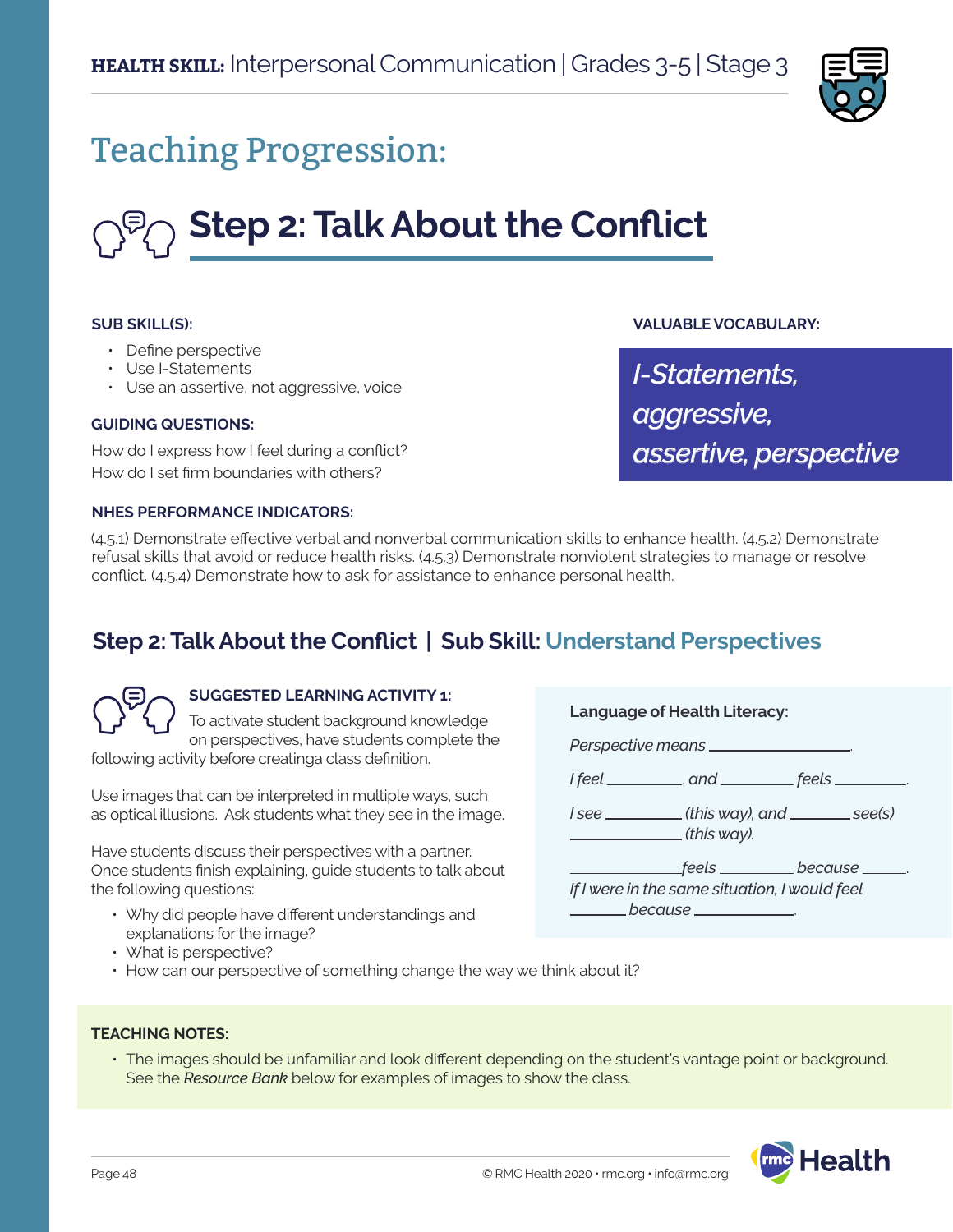

## Teaching Progression: **Step 2 | Talk About the Conflict (Cont.)**

#### **SUGGESTED LEARNING ACTIVITY 2:**

Introduce students to the concept of perspective-taking. Perspective-taking is the ability to see a situation from another person's point of view. Show students various images of people being included or excluded. Have students name the perspective of each person in each image. Then, have students state how they would feel in the situation.

#### **TEACHING NOTES:**

• Model and provide the *Language of Health Literacy* to support students practicing perspective taking.

## **Step 2: Talk About the Conflict | Sub Skill: Use I-Statements**

#### **SUGGESTED LEARNING ACTIVITY 1:**

Explain to students that when people are in a conflict, they are often not agreeing because they

have different perspectives on a situation. Explain to students that there are strategies they can use to clearly explain their perspective and hear the perspective of others in the conflict. Tell students that during a conflict they should use I-Statements to

#### **Language of Health Literacy:**

*I* feel when \_\_\_\_\_ *because* .

express their ideas. Explain that using I-Statements avoids making the other person feel attacked and defensive.

Give students examples of 4-5 different conflicts. Have students write I-Statements for the people in the situations.

#### **TEACHING NOTES:**

- Remind students of the active listening strategies they learned in *Stage 1: Communication Techniques.* Using active listening strategies to hear I-Statements allows us to better understand the perspective of another person.
- Model and provide *Language of Health Literacy* to support students' I-Statements.

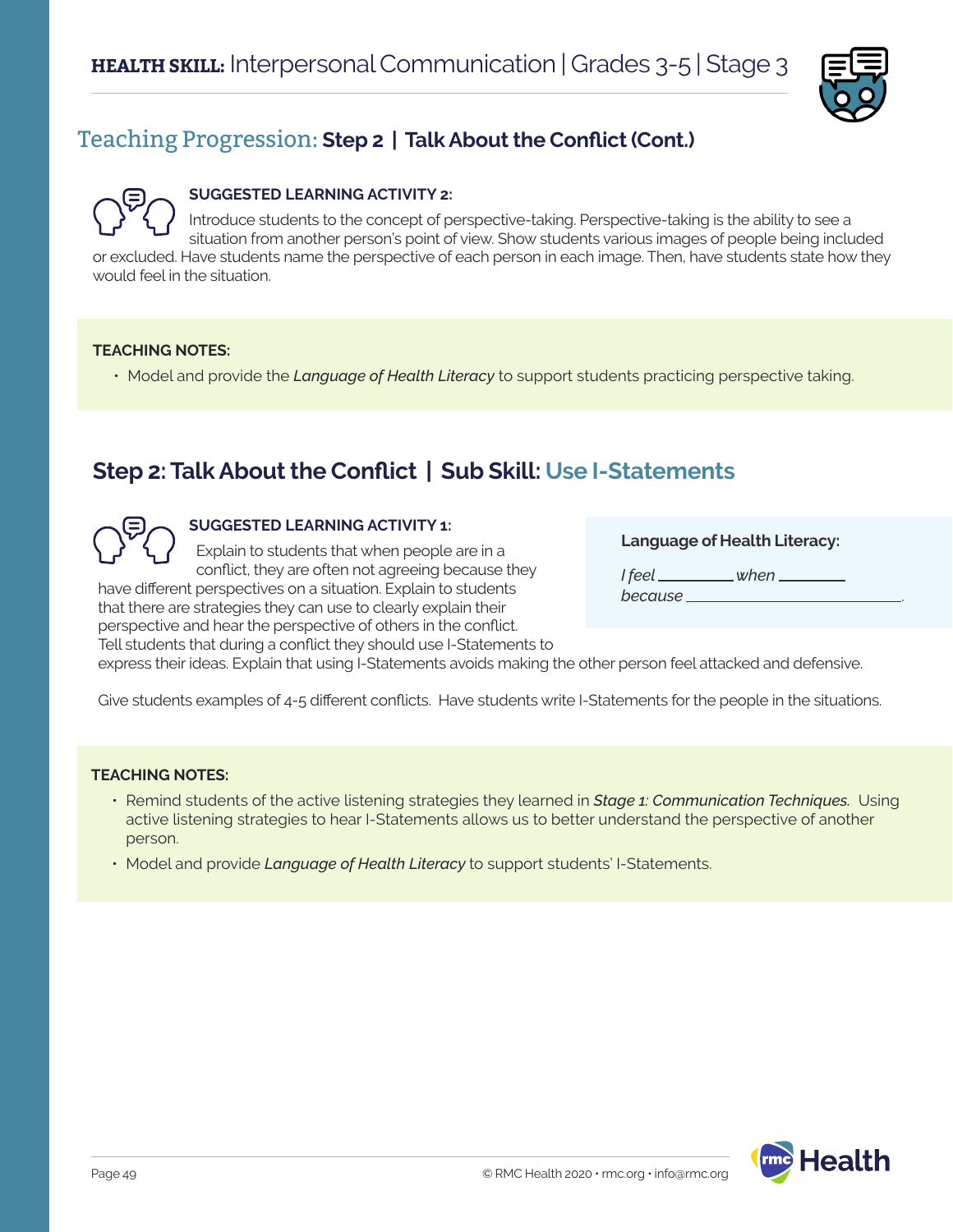

## Teaching Progression: **Step 2 | Talk About the Conflict (Cont.)**



#### **SUGGESTED LEARNING ACTIVITY 2:**

Give students a script of two students arguing over the use of a common resource, such as the basketball court or swing set. The script can be an example of how to have a productive conversation about a conflict or an example of how not to have a productive conversation. Have the students name the problem and underline where the two characters say how they feel.

Ask the students the following questions:

- What was the problem?
- Was the situation safe?
- How did the characters handle the problem?
- Do you think they were using the right language to express themselves or not? Explain.



#### **SUGGESTED LEARNING ACTIVITY 2:**

Have students think about a conflict in their own life that did not go well. Have students summarize the conflict to a partner. Next, have students rewrite the conflict using I-Statements. After students recreate their conflicts, have them share their revised conflict with their partners. To extend the activity, have students act out the "before" conflict without I-Statements and the "after"conflict with I-Statements.

Have students discuss the following questions:

- How did I-Statements make the conflict more productive and manageable?
- What is still missing to resolve your conflict?

## **Step 2: Talk About The Conflict | Sub Skill: Use An Assertive, Not Aggressive, Voice**



#### **SUGGESTED LEARNING ACTIVITY 1:**

Tell students that when they express their opinions and feelings, they need to be aware of their voice.

Explain to students the difference between an aggressive voice and an assertive voice. Read outloud examples of an aggressive tone and an assertive tone. As you read different examples, have students move to one side of the room if they think the voice was assertive, and the other side if they think the voice was aggressive.

#### **Language of Health Literacy:**

*I should use an assertive voice when stating how I feel because* .

*I should not use an aggressive voice when stating how I feel because* .

#### **TEACHING NOTES:**

- Remind students of the voice techniques practiced in *Stage 1: Communication Techniques.*
- Make sure your examples are responsive to the cultural backgrounds of your students. Some people, because of a range of biases (e.g., gender, race, native language), are perceived as more aggressive. Discuss these differences with students and allow them to share their own experience.